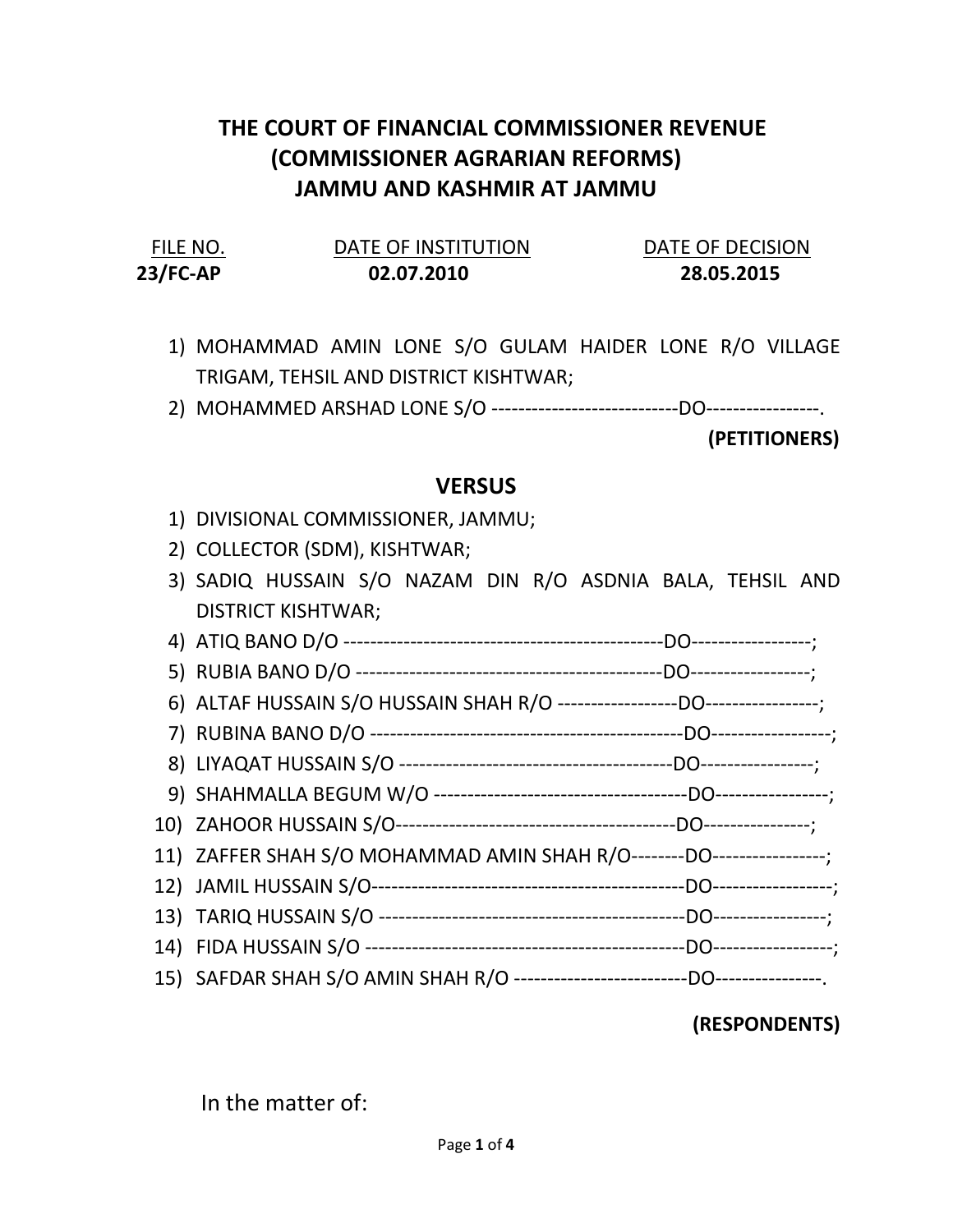Revision petition against the order dated 15.09.2007 passed by the Divisional Commissioner, Jammu, with the prayer to set aside the same.

For Petitioners **---** Advocate Dara Singh For Respondent No. 3-15 --- Advocate M. L. Bhat

## J U D G E M E N T

- 1) The present dispute concerns shamilat land measuring 28 Kanals falling under Khasra No. 1611/110/1 (04K-18M) and 110 (23K-02M) in village Trigam, Tehsil and District, Kishtwar. This land is in the ownership and shareholding of the private respondents herein. On 02.07.1997, the Tehsildar, Kishtwar attested the Sehat Kasht mutation No. 985 by virtue of which the *girdawari* entries with regard to the said land were affected in favour of the petitioners herein.
- 2) Aggrieved, the respondents herein challenged the mutation No. 985 in appeal before the Sub-Divisional Magistrate (Collector), Kishtwar. After a thorough examination of the records, it was observed by the Collector that the petitioners had earlier also applied for the correction of girdawari entries of 1971 with regard to the land in question. This was dismissed by the Tehsildar concerned by holding that no such alteration in the entries can be made in the wake of the Government order No. LB-133 of 1989 dated 26.05.1989. It was further pointed out that the impugned mutation was attested at the Headquarters and that too without affording an opportunity of being heard to the respondents herein. In that background, the impugned mutation No. 985 dated 02.07.1997 was set aside by the SDM (Collector).
- 3)Dissatisfied, the appellants challenged the order of the Sub-Divisional Magistrate (Collector), Kishtwar in a second appeal before the Divisional Commissioner, Jammu. The court below dismissed the appeal by observing that the SDM has decided the case in the capacity of Collector, Agrarian Reforms and the court below lacked jurisdiction to try the cases arising out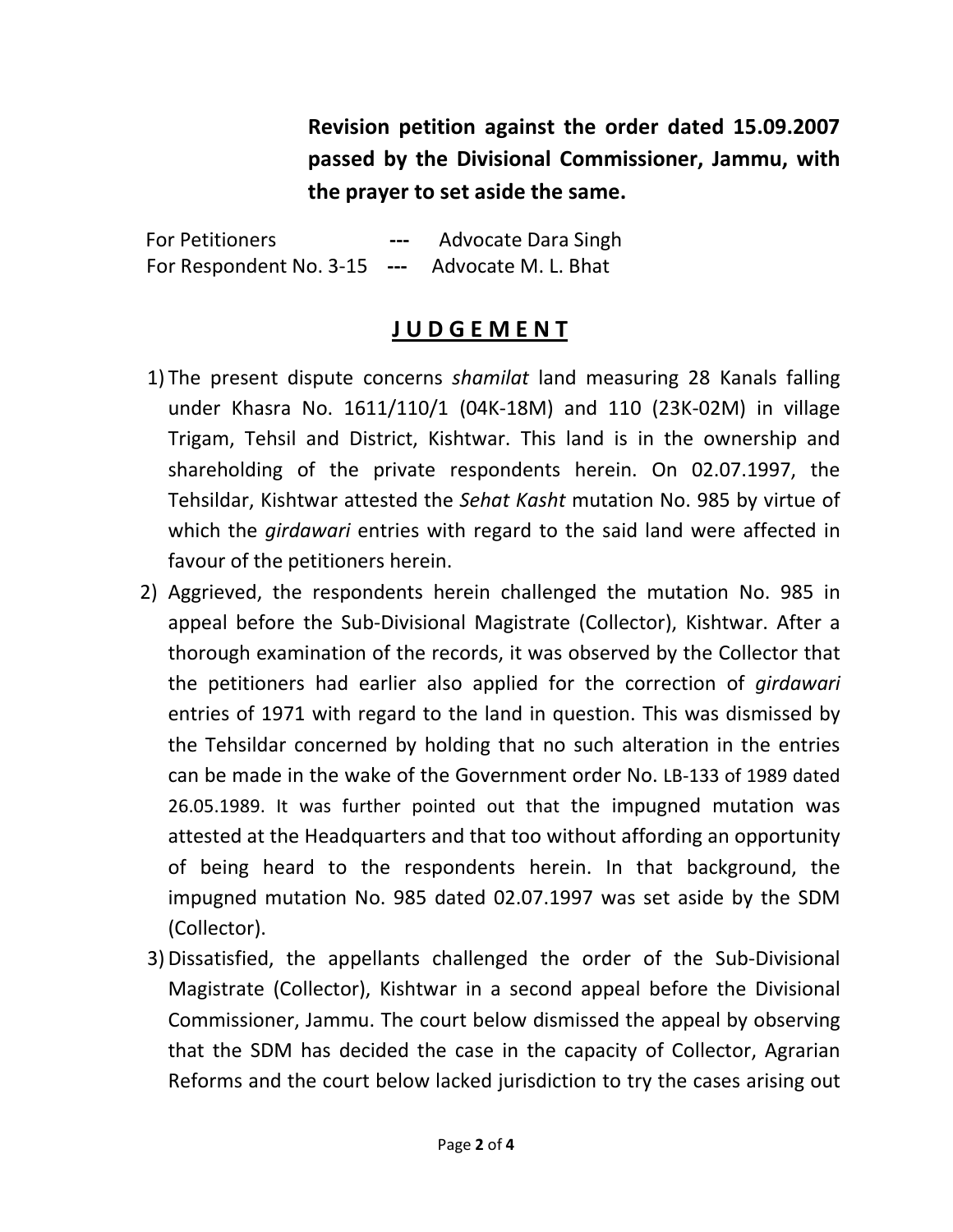of the Agrarian Reforms Act, 1976. The appellants then moved the J&K Special Tribunal in revision assailing the order passed by the court below. However, their petition was again dismissed as not maintainable but the Special Tribunal provided them a further liberty to approach the appropriate forum in this behalf.

- 4) The petitioners, therefore, challenged the order passed by the Divisional Commissioner, Jammu in revision before this court on various grounds. During an examination of the relevant materials, it is observed that the Sub-Divisional Magistrate had quite reasonably decided the case. Going further, it is noted that the impugned mutation has been attested against the tenets of the Agrarian Reforms Act, 1976. Sec. 13 of this Act lays down that after the commencement of this Act, no person shall hold land otherwise than for personal cultivation (except where tenancy is permitted under this Act) or for residential purposes upto 02 Kanals per family or subject to the Jammu and Kashmir Prohibition on Conversion of Land and Alienation of Orchard Act, 1975 for horticultural purposes or with the previous permission of the Revenue Minister or an officer nominated by him in this behalf for industrial or commercial purposes. This very significant provision has been violated as the order of the Tehsildar, Kishtwar has created a new tenancy.
- 5) Further, the impugned mutation has been attested for correcting the girdawari entries (Sehat Kasht). Interestingly such a mutation does not find a place in the category of mutations mentioned in the Standing Order 23-A. Further, Rule 21 of the Standing Order 23-A lays down that the Field Qanungo should see as to whether the **Surat Sabiq** is correct as per the Jamabandi. He must compare and attest by personal examination the papers to ensure that every entry made by the Patwari in the **Parat Patwar** and the **Parat Sarkar** is correct. He must also note in the **Parat Sarkar** that he has done so with the date below his report with his signatures on both the Parats. But the same has also not been done in the impugned mutations.
- 6) As for the observation made by the court below that the second appeal was not maintainable as it had arisen out of the Agrarian Reforms Act, 1976, it is